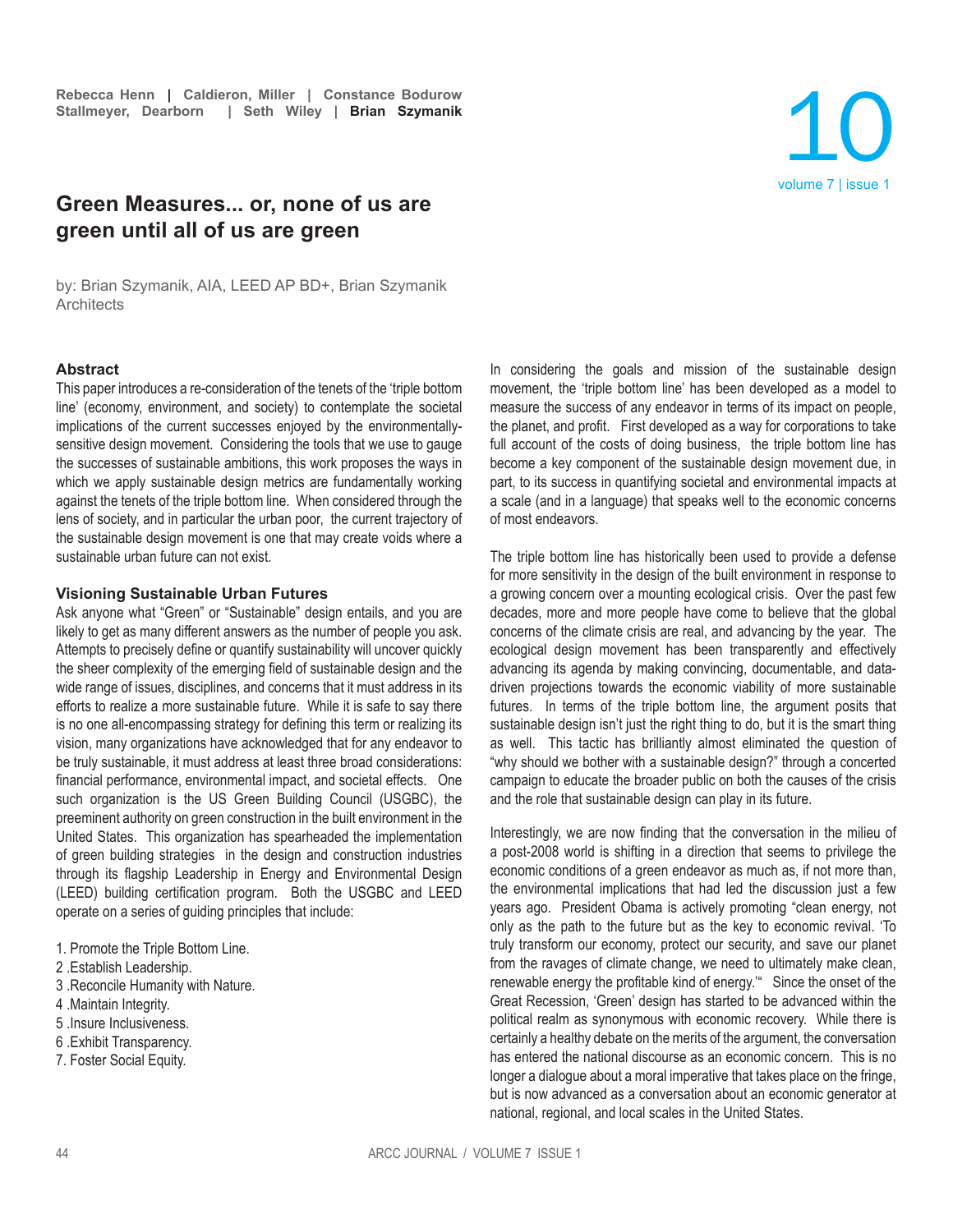Throughout all of this debate, it seems that the societal impact of our decisions may be getting lost while the seemingly more pressing economic crisis draws more and more attention. Now, as sustainable design has entered the national conversation, seems to be the time to reconsider once again (in an amount proportionate to the economic and environmental concerns of our work) the social impact of the policies, procedures, and processes we utilize to realize our visions of a more sustainable future.

### **Not-for-Profit Economies**

Clearly, in practice, the economic concerns of any development drive the ambitions of a building project. In considering the economics of building, the application and impact of sustainable design has been studied and evaluated at length. Generally speaking, sustainable design more than pays for itself over time. In a report detailing "The Costs and Financial Benefits of Green Buildings," California's Sustainable Building Task Force found that,

"While the environmental and human health benefits of green building have been widely recognized, this comprehensive report confirms that minimal increases in upfront costs of about 2% to support green design would, on average, result in life cycle savings of 20% of total construction costs -- more than ten times the initial investment. For example, an initial upfront investment of up to \$100,000 to incorporate green building features into a \$5 million project would result in a savings of \$1 million in today's dollars over the life of the building."

Although studies point to these economic rewards, the underlying assumption is that there is capital available to spend on this endeavor. Like much in life, you need money to save money. When considered through the eyes of an organization that is working to better the public good within modest means, this presents a dilemma. Organizations that depend on good will, or public support, to fund their missions, often have fewer resources at hand for their work than private, for-profit outfits. Modest means call for more efficient operations, yet more efficient operations require more capital at the onset of a project. The 'chicken and egg' scenario runs rampant through the non-profit realm. Clearly, these outfits are among those that would benefit most from the efficiencies provided by more sustainable design solutions, yet sustainable design often remains just out of reach. Non-profits, non-governmental organizations (NGO's), and community-based organizations often operate hand-tomouth taking every dollar acquired and putting it immediately into the programs they have built to serve their missions. Historically, non-profits that are embarking on a development project to house their programs are confronted with a choice to either spend more money to increase the efficiencies of their operations, or to dedicate those resources to the programs that serve their broader mission. In human terms, the question often becomes "do you save the lives of a small number of people today, or do you strengthen the operations of your organization over the next 20

years to save many more lives tomorrow?" Both are concerns that weigh heavily on community leaders, and a seemingly impossible decision to face.

Obviously, any discussion of the economics of green building must take into account first costs and life-cycle costs of buildings. In considering the first costs of green construction over the past twenty years, a notion has developed within the design and construction industries that green building is more expensive than conventional construction. In the earliest days of the environmentally-sensitive design movement, this was certainly the case. Early supporters served as patrons of the movement funding the education, research, and trials that architectural firms, material suppliers, and builders were testing in the field. As sustainable design has evolved into a discipline, the industry has ascended the learning curve associated with green building while novel means and methods of construction have become standards. In practice, the cost of building green (to those that have navigated the system) has come down as participants familiarized themselves with the nuances of more sustainable building practices.

## **Green Metrics: A Recipe for Sustainability**

Interestingly, as these costs have become less onerous, other pressures have exerted themselves on the budgets of sustainable developments. As an industry still in its relative infancy, the sustainable design field found itself confronted with two problems: complexity and accountability. Any building project that strives towards a sustainable solution will have a large variety of competing requirements (budget, schedule, energy use, orientation, access, site logistics, performance, etc.) that must be negotiated to arrive at the most sustainable solution available. Additionally, once measures are employed, the building must perform to the ambitions set forth at the onset of the project. Beginning in the early 1990's a number of rating systems (LEED in the US, BREEAM in the UK, among others) were developed across the globe to respond to these issues. As the green building industry has evolved and grown more complex, these varied metrics have taken a more prominent role in the field expanding their reach to include more than 600 different measurement systems . For many, these metrics have come to be synonymous with "Green Building" or "Sustainable Design."

Although the means and methods vary, most rating systems share a common agenda to "cover and assess all the aspects of sustainability that are relevant to buildings." They also share a common device: the checklist, a predetermined recipe for sustainability. Checklists are wonderful tools that operate on the "fundamental principle (that) what you measure is what you get, because what you measure is what you are likely to pay attention to." If we are only paying attention to the measure, the impact and outcomes of what we are designing may be unanticipated in a variety of ways. The danger in checklists is they often run the risk of becoming more than benchmarks, they can-and have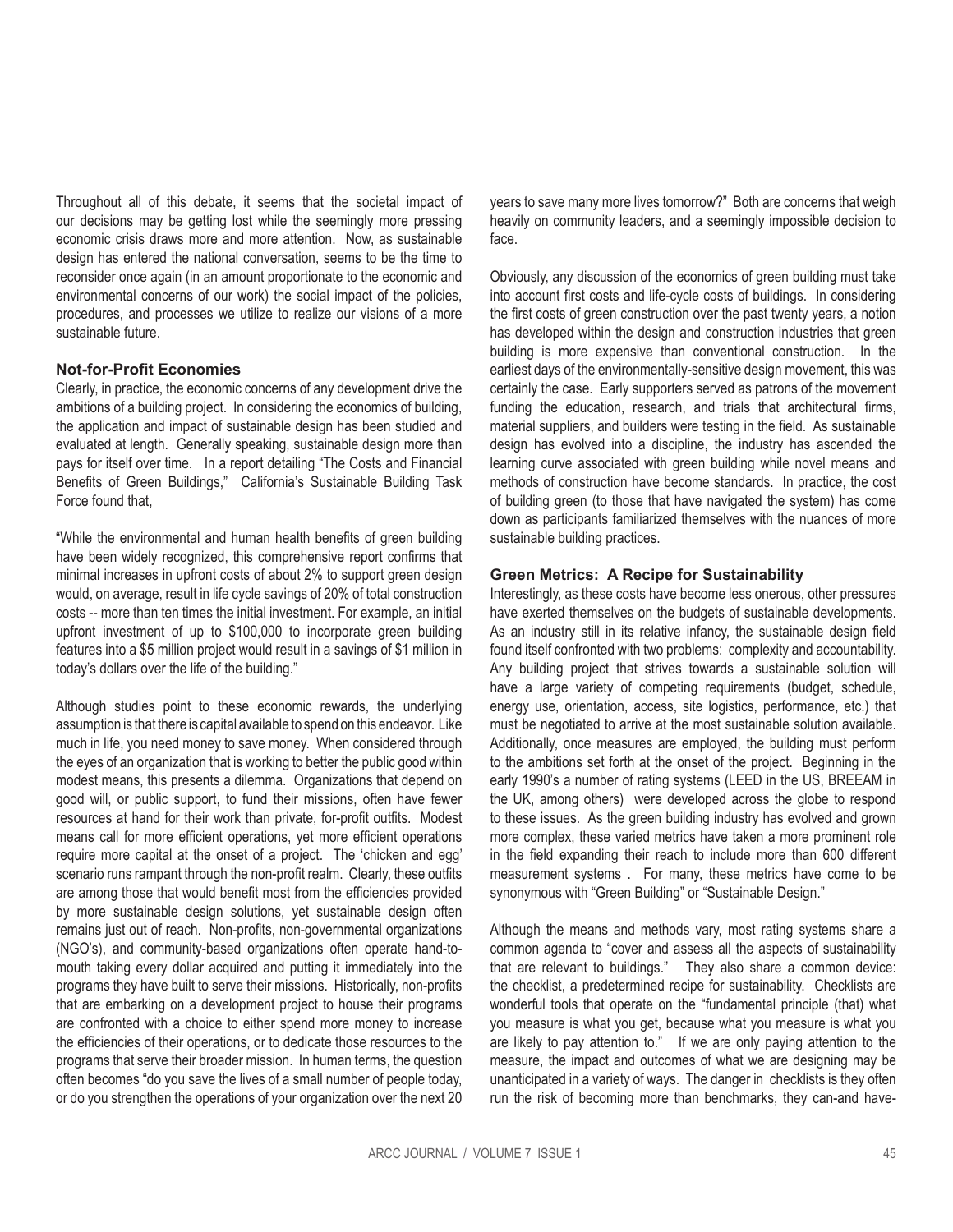become processes in and of themselves. When a metric becomes a process, it assumes that the author of the checklist has addressed all of the issues relevant to the list at hand. If that is not the case, then we are faced with a misdirected sequence of solutions that could be contributing to unanticipated problems while meeting or exceeding the limits of the standard of measurement in question. In other words, we could meet and exceed all of the components of the rating system standard and still be designing a future that is unsustainable, if the metric is off-target.

While many engage the practice of sustainable design in a rigorous and critical process, there are those that see point acquisition and the metrics of the rating system as THE measure of success. This comes as no surprise given the complexity any sustainable project and the relative ease and speed with which some have entered the market for sustainable design through a system that allows testing as a means to prove expertise in the field. Like any benchmark that standardizes the complexities of an endeavor into a test that measures core competencies rather than true experience in the field, passing the test is often considered to be the true measure of expertise. But, these professionals are not necessarily experts in sustainable design, but rather in the measures through which sustainable design is gauged. While seemingly synonymous, these are vastly different areas of expertise. It is a beautiful model, fraught with contradictions.

When constituents begin to say that they have developed a LEED Certified Building (for example) rather than a sustainable building design, we need to pause and re-consider the ambitions of the sustainable design community, to critically contemplate the impact of engaging metrics as a process, and to work diligently to unveil the contradictions and unintended outcomes that may occur when the lines between design processes and measurement systems tangle in knots that may be imperceptible to some.

## **More Sustainable Futures, for whom?**

Looking back to the Guiding Principles of the USGBC, it certainly seems safe to assume that the LEED Checklists would be adequately addressing economic factors, environmental stewardship, and societal concerns. But, are they? If we fulfill all of the requirements of LEED as a system or process, will a more sustainable future be the result of our hard work?

In terms of economic concerns and environmental stewardship, LEED certainly seems to be living up to its promise. As previously mentioned, years of data-driven analysis and careful study have proven this to be the fact. But, the social impact and import of these works has not yet been subjected to the same rigorous analysis. The LEED program - in each of its iterations - strives to provide accommodations for socially responsible components within a development, but does not reward (or consider) the social impact of that development on its surrounding community. If we

look to the LEED for Neighborhood Development Rating System as an example, there are categories that consider Mixed Income Access (NPD Credit #4), Access to Civic and Public Space (NPD Credit #9), Access to Recreation Facilities (NPD Credit #10), and Community Outreach and Involvement (NPD Credit #12). While each of these metrics seek to promote socially equitable and engaging communities by addressing physical and mental health through the amenities offered, there are no accommodations made for developments that operate in service of the conditions that these categories seek to promote.

This raises a series of interesting questions about access, ambition, and intent. For whom do we intend to develop more sustainable urban futures? Is sustainability the purview of those who live and work in LEED Certified Buildings, or does it belong to all? Is a more sustainable future a right or a privilege? Until recently, it seems that sustainable design was neither, but was a method employed by those who were passionate about mitigating the environmental implications of their work. Historically, it has been a moral imperative for those that sought to advance its agenda and goals. As sustainable design has taken a foothold in the national dialogue of economic recovery, the conversation seems to be evolving into one where sustainable ambition is a national mandate and seemingly an evolving right for us all. As the national and global responses to the economic and climate crises have started to indicate, the only tenable future is a sustainable one. Governments across the world seem to be aligning in a common agenda to reduce energy consumption and increase the efficiencies of their infrastructures at an unprecedented scale. If we look to the United Kingdom for a case study, we see the marriage of regulatory constraints and sustainable design metrics touted as a great success.

In terms of quantity, the U.K.'s BREEAM system eclipses all others. "The high figure of around 115,000 certified and over 800,000 registered buildings (as of 2009) for BREEAM is due, in part, to the fact that the British Government has introduced regulations and standards for sustainable building in Great Britain, which are based on the BREEAM requirements. Mention should be made here of the 'Sustainable Procurement Action Plan,' which was passed in 2006, and which requires that all new state buildings and all renovations of such buildings should meet the BREEAM Excellent Standard. Also the legal regulation 'The Code for Sustainable Homes,' introduced in May 2008, requires that certain predetermined sustainability goals be met for all new housing, and that these buildings should be assessed upon completion. At present the main focus of BREEAM certification is clearly on housing construction, as the number of assessments up to the year 2008 clearly shows: in the area of housing construction 109,450 dwelling units have been certified to date, in the area of non-housing construction only 1,358 buildings."

As governments begin to codify green building systems and require certain benchmarks be met in the construction and rehabilitation of the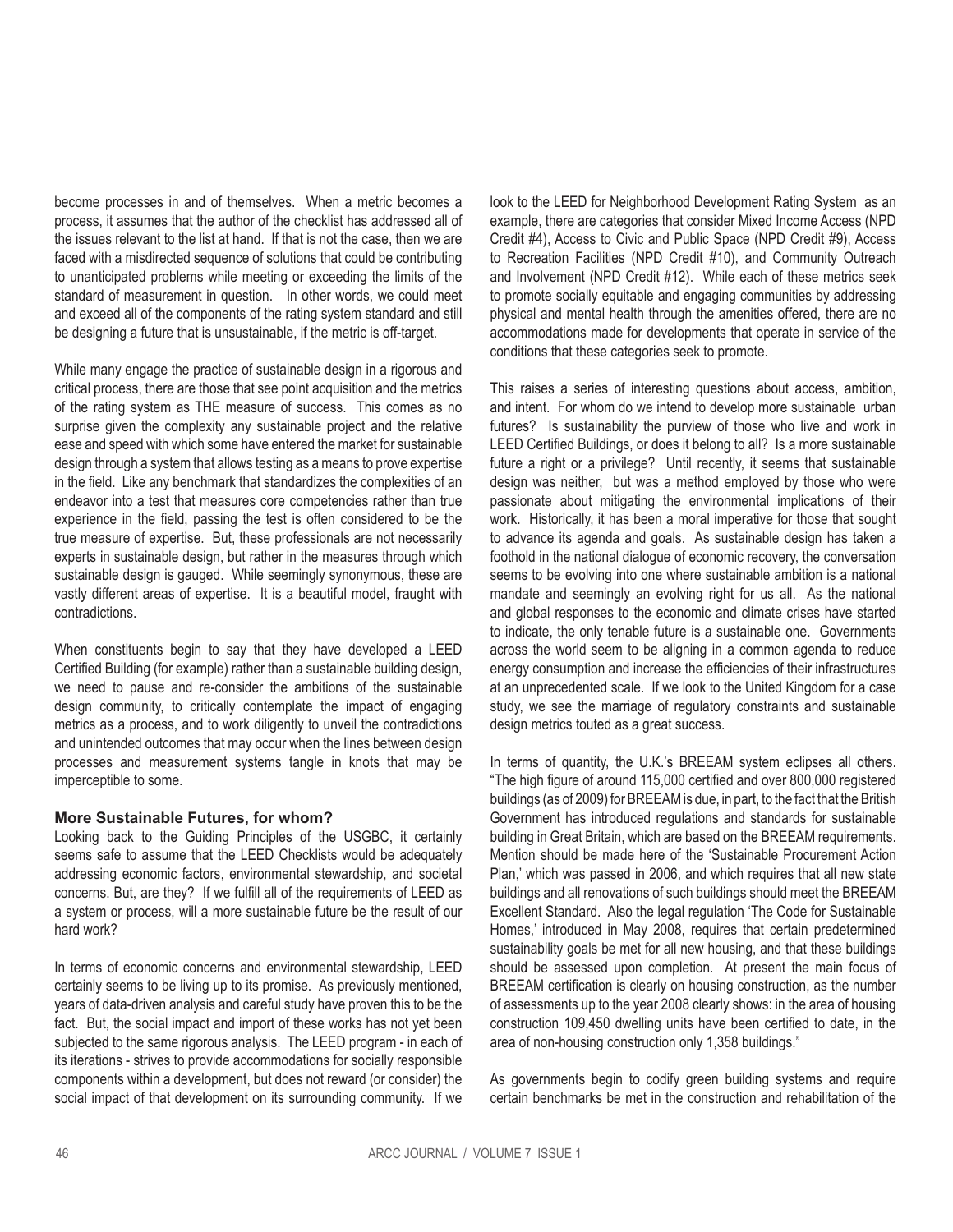built environment, it is apparent that architects will need to consider sustainable design methodologies more prominently in their work processes. As they do, It is important to contemplate the role of the architect in the actualization of sustainable ambitions. Fundamentally, in the eyes of the law, the practice of architecture is concerned with the protection of the health, safety, and welfare of the public. Architects serve their clients, and protect the public during the course of their work. There is, and always has been, a social component to the responsible practice of architecture. When we consider this mandate in terms of the Architect's role in the sustainable design process which LEED measures, it calls into question the true mandate of the metric. Who does LEED serve, what does LEED protect? According to the U.S. Green Building Council (USGBC), "Participation in LEED gives building owners and owners the tools they need to have an immediate and measurable impact on their building's performance." It is a check and balance system to insure that the design, construction, and ownership teams involved in a sustainable project are all working in concert to achieve a certain level of compliance with the system. It allows funding agencies, owners, the general public, and other interested parties the opportunity to understand the success of a project in achieving different levels of efficiency, environmental sensitivity, and resource reduction. But, in the end, it is a self-perpetuating system that is only responsible to itself. The integrity of the rating system is sacred, like all metrics - it must be consistent and unwavering. While occupants of LEED Certified Buildings certainly enjoy the benefits of lower operating costs, reduced waste, conservation of resources, and healthier and safer environments, their health, safety and welfare is not the foremost concern of the rating system. These concerns remain the purview of the architect as they fulfill their charge to protect the health, safety, and welfare of their communities.

But what about the communities that architects are charged to protect? How will they bear the burden of certification if or when sustainable design becomes not an option, but a requirement? As previously discussed, the construction costs of building sustainably are increasingly becoming more affordable. But the cost of proving that you have employed sustainable strategies remains formidable. The expense of certification through the rating systems' coordinating agencies varies greatly, but all add considerable expense to the achievement of a sustainable ambition. As an example, consider the US Green Building Council's (USGBC) LEED metric, "The total fees for LEED-NC start at US\$3,400 and end at a maximum sum of US\$25,900 for members [of the US Green Building Council] (based on a separate review performed after each the design and construction phase)." Additionally, the design team exerts a great deal of effort in, and requires a commensurate fee for, preparing a submission to the Green Building Certification Institute (GBCI), a third-party certification agency, documenting and asserting that these strategies have indeed been implemented. The act of documenting the steps taken to meet the requirements of the checklist can add tens of thousands of dollars to the total cost of certification. Excluding construction cost increases,

and only considering fees collected by the certifying agency and the design team, the additional cost borne for certification alone could easily amount to tens of thousands of dollars, for even small-scale projects. On profit-driven developments, owners have the opportunity to pass this cost onto their users in the form of higher rents, more substantial sale prices, or by manipulating profit margins in their favor. In the non-profit realm, what happens when there is no opportunity to pass this additional cost onto an end user? Either the programs offered, space allotted per user, or other administrative considerations will be sacrificed to meet what is now a code requirement, not a moral dilemma as outlined above. When considered through the societal lens of the triple bottom line, this money may be essentially misdirected when spent by non-profit groups that operate in service of their communities. The logic of the triple bottom line is cast aside when environmentally sustainable strategies are privileged over social concerns. Much like the profit-driven model that the environmentally-sensitive design movement grew in reaction to, we now see the scales swinging from planet to profit, leaving some members of society behind. As architects, the responsibility to serve and protect remains in our hands.

The examples offered thus far identify the issues at hand in the perspective of a single organization and the dilemmas they face in building more sustainable futures for their constituents. However, when considered at the scale of the entirety of non-profit organizations operating in the U.S. alone, the matter compounds itself to be one of national concern. With tens of thousands of community-based organizations in the United States, the ways in which we dispense sustainability could make, or break, the futures of many of these organizations. If we, as a society, commit to the stance that sustainable futures are a right of all citizens, the conversation will necessarily need to shift from one of right or privilege to a discussion about the equitable deployment of this new infrastructure in our cities and suburbs.

To be clear, in the United States there is no published plan to incorporate the benchmarks of the LEED rating system into any model building code. However many funding sources are beginning to require certification of sustainable measures as a baseline requirement for acquisition of monetary assistance for non-profits engaged in the service of their communities. As an example, in the State of Pennsylvania, affordable housing developments funded by the Pennsylvania Housing Finance Agency commit during pre-design application phases to meet or exceed a number of measures intended to increase the efficiency of buildings and reduce future operating costs for landlords and residents. Other examples include Enterprise's Green Communities Program which employs similar strategies to "deliver significant health, economic, and environmental benefits to low-income families." Finally, the Clinton Climate Initiative also uses funding to advance a net-zero energy agenda where feasible and appropriate to the project under consideration.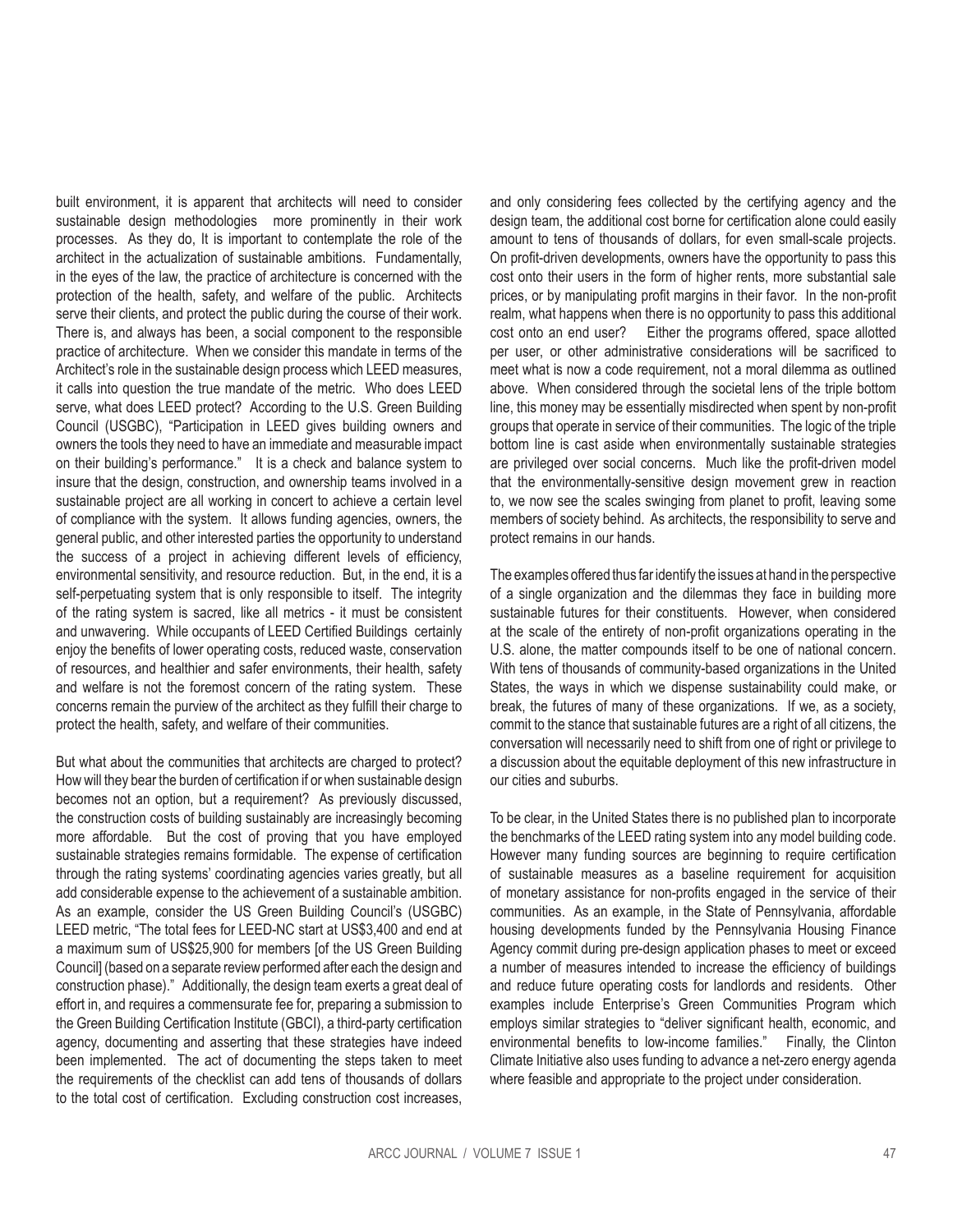Beyond the commercial real estate market, we should also begin to examine the ramifications of these policies to the already-stressed housing infrastructure of the United States. As additional sustainable measures become required by building and zoning codes, the urban poor will likely find themselves in a similar situation to the plight of nonprofits discussed above. Entire districts that are already in distress in our cities could find themselves without access to the benefits of what seems to be an evolving right to the new green economy. The World Health Organization Commission on Social Determinants of Health has acknowledged that urban poverty is a "critical pathway to ill health and health inequities." Additionally, urban poverty is not just an economic condition, but also one that is exacerbated by social, political, and environmental concerns.

"Much of urban poverty is not because of distance from infrastructure and services but from exclusion. (People) are excluded from the attributes of urban life that remain a monopoly of a privileged minority - political voice, secure good-quality housing, safety, and the rule of law, good education, health services, decent transport, adequate incomes, access to goods and services, credit - in short, the attributes of full citizenship."

To avoid repeating past mistakes in the distribution of infrastructures (food, wealth, public transportation, education, etc.) across the nation, it is imperative that the deployment of sustainability accommodate pathways that allow access to this system for the nation's marginalized communities and their constituents. Nowhere else would the benefits of healthier environments, reduced energy consumption, minimized operating costs, longevity of systems and materials, and the efficient use of available resources be more widely beneficial than in the service of society's most in need.

Unfortunately, the path we are currently traveling seems to exclude many from this new infrastructure. Access to the rating systems we use to measure sustainable endeavors is based on a profit-driven model that seeks to operate within a traditional supply and demand marketplace. In theory, the rating system is available to anyone willing, and able, to incur the costs of certification. Whether required by regulatory agencies or as a condition of funding, sustainability is viewed currently as an economic asset. Years of transparent, data-driven analysis has proven just how valuable sustainable design can be, and in the supply / demand model this makes perfect sense. However, as the conversation moves from economic viability to that of an entitlement of each citizen, the metrics and models we employ need to be re-calibrated to accommodate this shift in focus. Studies have concluded that "sustainable urban development functions only when economic growth, social cohesion and justice as well as the elimination of social segregation work together as equal partners." The current methods and metrics employed can not support equal access to all members of society. Some constituencies simply are not able to bear the costs incurred by the system. When cost

becomes an impediment to access, the system leaves people behind and social inequity is a result. When one person is left out of the equation, it is a concern. When entire populations can not gain access, it is a fundamental flaw in the practice of sustainability. If entire populations are not gaining access, what will the new green infrastructure we are promoting look like? How will it act?

There is no doubt that the intentions of the Sustainable Design movement are noble. The ambitions of this project over the past 50 years began in a manner that weighed equally the needs of business, the environment, and the general citizenry in an effort to enact a more sustainable future for us all. Since the earliest days of this campaign, its proponents have argued that no one factor can or should measure the sustainability of any endeavor. Its greatest success has been convincing the world that people, profit, and the planet each bear an equal share of the responsibility and reward in realizing a more sustainable future. Now, as the successes of the past 50 years take root at an unparalleled scale, is the time to recalibrate and insure that the path, metrics, and ambitions we employ act together in a concerted effort that excludes no one and allows equal access to the nation's burgeoning green infrastructure. Is our future one that is just, one that is equitable, and one that realizes the social, cultural, and environmental ambitions on which the sustainable design movement was founded? If so, we are on the right track. If not, now is the time to correct our course.

# **A CASE STUDY: Connelly House, Philadelphia, PA. Measuring Social Impact, "None of us are home until all of us are home."**

For a moment, let's consider the practical application of LEED in a development that not only seeks to provide socially responsible amenities in its projects, but also - through its work - strives to have a positive impact on the world in which it is situated. In Philadelphia, two organizations - Project H.O.M.E. and The Bethesda Project - have been tireless in their fight for social equity, political advocacy, and housing access. Using development of the built environment as a vehicle to foster social justice, support distressed communities, and empower underserved populations, Project H.O.M.E. and the Bethesda Project recently joined together to develop a supportive housing facility, named the Connelly House, for recently homeless men and women in the urban business district of Center City Philadelphia. Surrounded by luxury condominiums, office towers, shopping venues, and all of the amenities available in the core of a thriving city, this rental apartment building provides 79 units of subsidized affordable housing in the form of efficiency apartments and single room occupancy (SRO) units. The 63,620 square foot building is outfitted with communal spaces intended to nurture the physical rehabilitation and mental well-being of residents with support systems desperately needed after years spent on the street. These spaces include social services program offices dedicated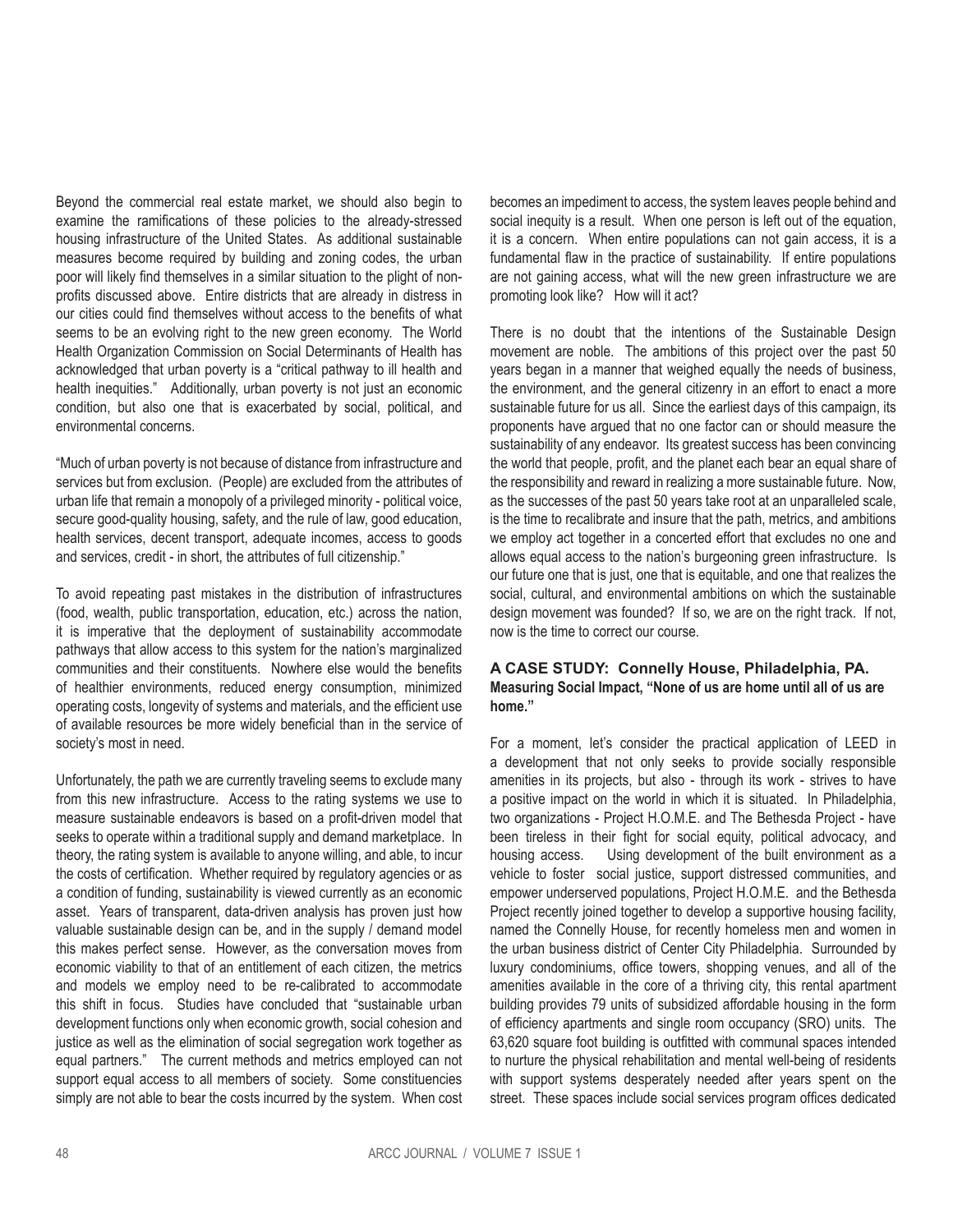for resident use, communal kitchens to encourage the development and strengthening of social bonds between residents, exercise rooms to promote physical activity and health, and a generous (by supportive housing standards) lobby to welcome residents and visitors to this new home for the recently homeless.

Like much of Project HOME and the Bethesda Project's work, this project was developed to promote stewardship at multiple scales (the individual, the community, and the environment). First and foremost, the project sought to help men and women end the cycle of homelessness in their own lives and live a life of human dignity. These individuals now have a support system in place that actively addresses their needs and provides a path that encourages active engagement with the world. Considering the immediate community surrounding the site, this project is unique in that affordable housing often isn't located in high-rent affluent districts in cities. Like many urban cores, Center City Philadelphia has a constant population of homeless men, women, and families. Where other cities have sought to relocate the homeless to far flung districts surrounding the city's center, this project intends to provide care, support and rehabilitation to people suffering in the district with the broader support of the community-at-large. It is a fantastic opportunity to advance the missions of the owner's organizations, to increase the visibility of the services these groups offer, and to call attention to the plight of a population so often overlooked in the day-today life of the city.

In order to realize this ambition, the project team needed to develop fiscally responsible solutions to formidable site constraints, building performance issues, and environmentally-sensitive ambitions in both its construction costs, and perhaps more importantly, in its operational expenses over the life of the building. As is the case with most projects that rely on donations and public funding for support, it is imperative that donated funds be spent wisely and in ways that advance the impact of the project's programs for the people it serves. Sustainable design as a strategy to meet these goals, and LEED Certification as a documentable way to insure performative requirements were met, was a logical and necessary solution. In this situation, LEED became a fundamental tool to advance the goals of the project using sustainable design, and the metric that gauges it, to support, augment, and improve the quality of life of the future residents of the Connelly House. Interestingly, LEED - and its brand recognition - brought additional interest and funding to the project allowing the team to add amenities and to target Silver Level Certification, rather than the original ambition to simply certify the building. Currently, the building falls just two points shy of achieving LEED Gold Certification, a substantial accomplishment for any development, but especially so for one that relies on good will and public support to advance its mission and meet its goals.

Curiously, this project that has provided permanent supportive housing for 79 recently homeless men and women has not received a single point for the people it has saved, the community that it is building, or the lives it is stitching back together. It has spent a significant amount of money to document the sustainable design measures it put in place to support a better quality of life for its residents. Admittedly, it has gained much from engaging LEED as a metric and unintentional fundraising device, but how much more good could have been done in support of its programs with the money that is being spent on LEED Certification? By rough estimates, the costs of pursuing LEED Certification could have funded an additional 250 square feet of residential space, the equivalent area of a single SRO unit. Another life rebuilt, another person off the street, another opportunity to serve as stewards to those who have no one else to turn to, or a fee submitted for services rendered? It is here, at the practical application of LEED as a measure, where the ambitions of the USGBC, GBCI, and sustainable design movement crumble in response to the mandates of the rating system. If you pull back from the minutia of the LEED Checklist and ask a few simple questions, the dilemma becomes clear. "Does this project create a more sustainable milieu for its residents, community, and city?" The simple answer is yes. Next question, "Does this project not only meet, but also advance the guiding principles through which LEED was developed?" Again, the simple answer is yes. Final question, "Does it do so in a way that deserves special recognition, or accommodation, to reward its impact on society?" Again, I would argue it does. When we look at sustainability in the built environment, the metrics we use to gauge success can not just measure the built, quantifiable components that are constructed around us. They must also look at the life of a building and measure all of its impacts. One of the fundamental presuppositions of the sustainable design movement is the need for each of us to take personal responsibility for the world around us. The social impact of our work deserves as much credit as the environmental impact that green building rating systems currently measure so well. As a device intended to make transparent the impact that sustainable design will have on the world around us, LEED must provide mechanisms that make accommodations for those projects that advance the social ambitions of its mission if the USGBC hopes to realize a more sustainable future for us all.

## **Endnotes**

- 1. Ebert, Ebig, and Hauser. DETAIL. page 6.
- 2. USGBC Online. "Guiding Principles."
- 3. Hindle, "Idea: Triple Bottom Line."
- 4. Green. "The Elusive Green Economy"
- 5. Katz, et al. "The Costs and Financial Benefits of Green Buildings."
- 6. Ebert, Ebig, and Hauser. DETAIL. page 26.
- 7. ibid., page 24.
- 8. Schoof. "DETAIL Green"
- 9. Hindle, "Idea: Triple Bottom Line."
- 10. USGBC Online. "LEED 2009 for Neighborhood Development Rating System."
- 11. Ebert, Ebig, and Hauser. DETAIL. page 25-26.